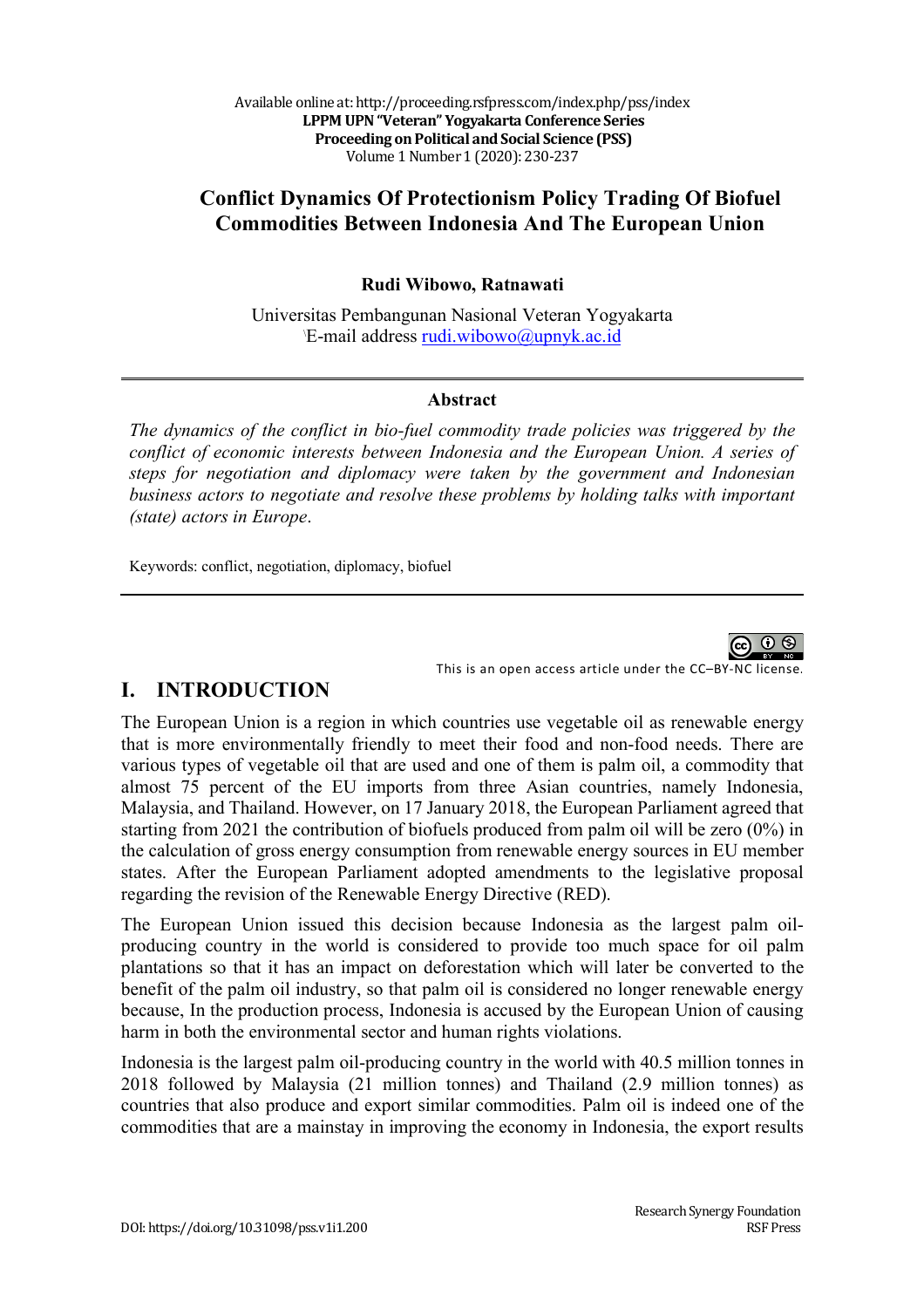of palm oil are an important source of foreign exchange for Indonesia, especially in the nonoil and gas sector.

However, on 30 November 2016, the European Union Commission proposed a reduction in palm oil through a legislative proposal in the European Parliament. Based on the summary of the proposal, several provisions are proposed that amend/add new points to the previous document. The share of crop-based biofuels that can be counted towards the EU's renewable energy targets will be gradually reduced to 3.8% by 2030. This share is one of the changes proposed by the European Union Commission on the direction of renewable energy.

Then the discussion was held again on December 6, 2017, at that discussion, the European Parliament's Committee on Industry, Research and Energy issued a recommendation that was increasingly burdensome for the palm oil industry, namely that the contribution of biofuels produced from palm oil would be reduced by 0% starting 2021. After this was done The plenary meeting, finally on January 17, 2018, to be precise at the European Parliament building in the city of Strasbourg, a vote was carried out by the European Parliament. As a result, the proposal which regulates the ban on the use of palm oil as a material for biofuel was approved by 492 people. Meanwhile, 88 members of parliament rejected and 107 others declared abstain. Based on these results, the European Parliament decided to agree on the amendments to the legislative proposal regarding the revision of the Renewable Energy Directive (RED).

In addition to the Renewable Energy Directive (RED), in early 2017 the European Union through its parliament also issued a resolution containing data on reports that consider that palm oil production has an impact on deforestation. The European Union's Committee on Environment, Public Health, and Food Safety stated that the expansion of land carried out for the oil palm industry has a very bad impact on the environment and also there are human rights violations in the industry, such as the employment of minors. The European Union's claim that the palm oil industry damages the environment is guided by the values adopted by the European Union parliament as the basis for the proposed palm oil resolution which consists of international treaties and agreements that promote a long-term, progressive and sustainable development vision. This resolution is now better known as the European Union Parliament's Palm Oil Resolution or Report on Palm Oil and Deforestation of Rainforest (Hadiwinata, 2002).

Throughout 2018, Indonesia exported 29.6 million tonnes of palm oil. This number increased by 2% from the previous year. However, the rate is slower than in 2017 which reached 20%. Meanwhile, the increase in export volume was not accompanied by an increase in export value. The value decreased by 12% to the US \$ 18.2 billion from the previous year, namely US \$ 20.7 billion. This export value decreased in line with the 21% drop in the price of palm oil in the international market to the US \$ 535 / ton from the US \$ 679 / ton the previous year. The fall in prices was driven by the dynamics of oil palm in the global market including the negative campaign carried out by the European Union (Bakry, 2016).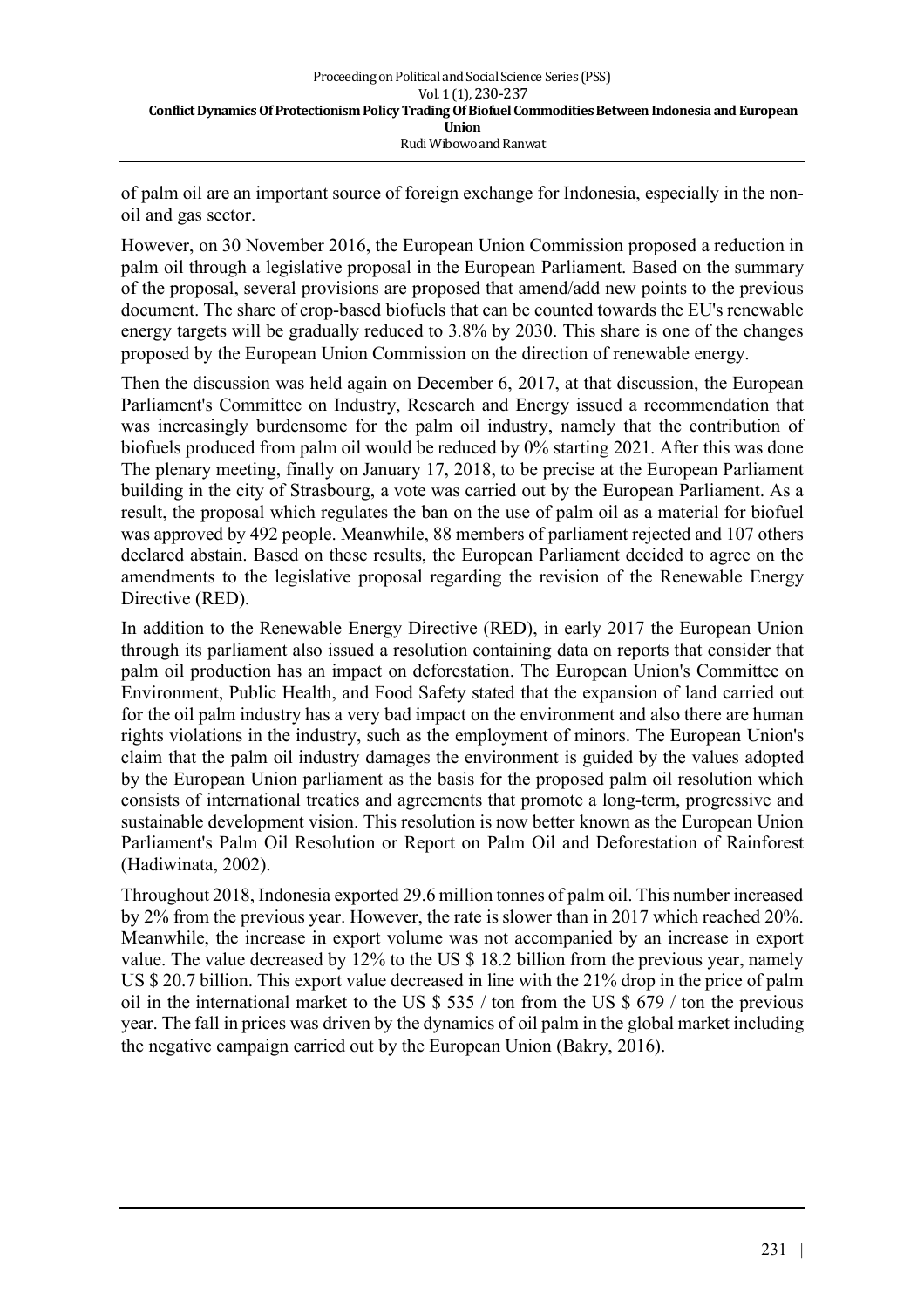# **II. LITERATURE REVIEW**

### **Mercantilism**

Mercantilism is protection or protection for domestic economic production so that domestic superior commodities can compete in international exchange or trade (Malik, 2017).

There are two main things that can be understood from the theory of mercantilism. First, mercantilism is understood as an effort or method used by the government to exploit wealth and power to protect national industries and their national interests. Second, the theory of state mercantilism is required to play an active role in promoting the domestic industry. In order to succeed in maximizing its domestic product, the state tends to implement protectionist policies to help its industry to compete with other countries' industries.

Protection in this national industry will be in the form of a Tariff Barrier and Non-Tariff Barrier. Tariff Barrier here is a protection policy by increasing import duties and administrative surcharges that are quantitative in nature, while Non-Tariff Barriers are by means of prohibitions, quota systems, technical provisions, benchmark prices, health regulations, and others. Non Tariff Barrier itself can be divided into two categories, namely quantitative restrictions and qualitative restrictions. Quantitative Restrictions focus on efforts to reduce the inflow of foreign products to the domestic market by limiting the number of goods allowed to enter. In practice, quantitative restrictions consist of two aspects, namely:

a. Quota System

The establishment of quotas is the most common form of quantitative restriction in which a country allows the import of only a certain quantity of a product.

b. Voluntary Export Restraint (VER) - Voluntary Export Restrictions

VER is basically an attempt by a country to persuade exporters (both state and private companies) to voluntarily limit their exports to the country's territory. Basically, this system is also a quota which initiates come from the exporting party, not the importers. VER is usually carried out by importing countries to prevent the inflow of goods from outside without having to proclaim themselves as a protectionist country.

Efforts to limit the flow of goods from abroad can also be done qualitatively by establishing certain rules so that by themselves it prevents the entry of goods that do not meet the stipulated regulations; with the following classifications:

- a. Group A (quantity limitation): includes various efforts to enforce regulations (such as restrictions on the purchase of goods from certain countries, prohibition of the export of raw materials, and campaigns for the use of domestic products).
- b. Group B (price-setting): includes various subsidies and tax relief policies specifically for exporters as well as multiple exchange-rates (exchange rates of different currencies) for each item with the intention of making domestic products cheaper than products abroad (Sattar, 2017).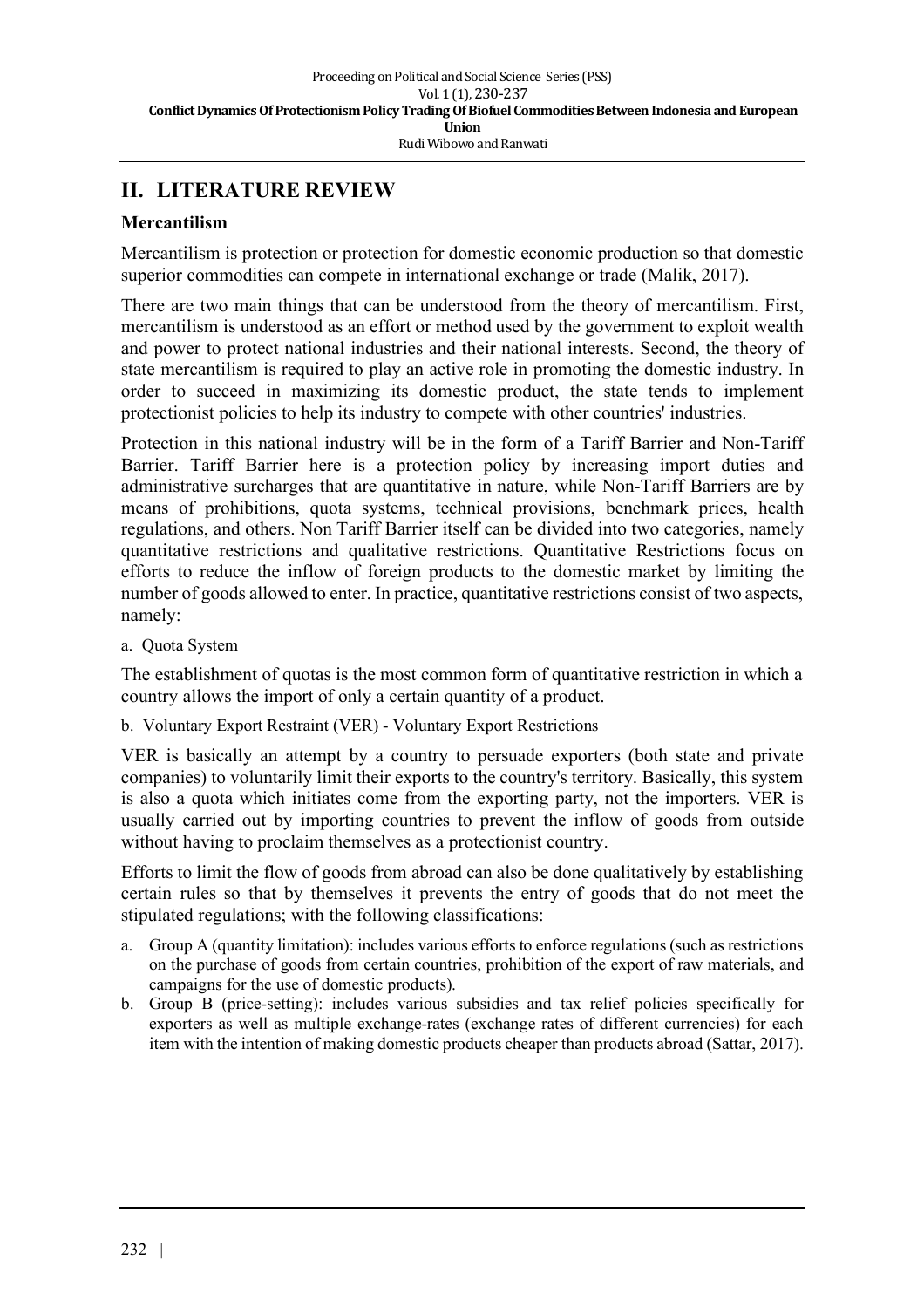## **III. RESEARCH METHODOLOGY**

The research method used in this research is descriptive qualitative. The data collected is in the form of secondary data either through journals or library data sources.

The first step of the research was to collect data in the form of document analysis and literature study. The next step is to analyze the data from the secondary data sources using the Content List Analysis Method. The final step is checking the validity of the data using the Triangulation Method and induction to get conclusions from various relevant data. Meanwhile, the Focus Group Discussion (FGD) was used to obtain additional data and information from expert sources on related issues.

## **IV. FINDING AND DISCUSSION**

Direct action through diplomacy has been taken by Indonesia to address the palm oil issue in the European Union. Indonesia has approached institutional diplomacy lobbies or official discussions as follows:

1. Diplomacy with Sweden

The step taken by Indonesia is to establish diplomatic relations with Sweden in the palm oil sector or CPO. Indonesia and Sweden have the same thing in applying their foreign policy. This role is increasingly prominent, including in deploying UN peacekeepers and supporting the independence of the Palestinian state. Bilateral relations are also increasing along with advances in communication information technology, tourism, and other opportunities in the environmental sector.

The King of Sweden's state visit on 21 May 2017 to Indonesia is one of the great opportunities for bilateral cooperation and has a positive effect on business people. At that time the King of Sweden and Queen Silvia had brought 35 Swedish company leaders who were interested in investing in Indonesia. Until now, there is still a lot of economic cooperation that the two countries will improve. For example in the fields of investment, energy, and the environment.

> **Figure 1 The State Visit of the Swedish King Carl XVI Gustaf to Indonesia**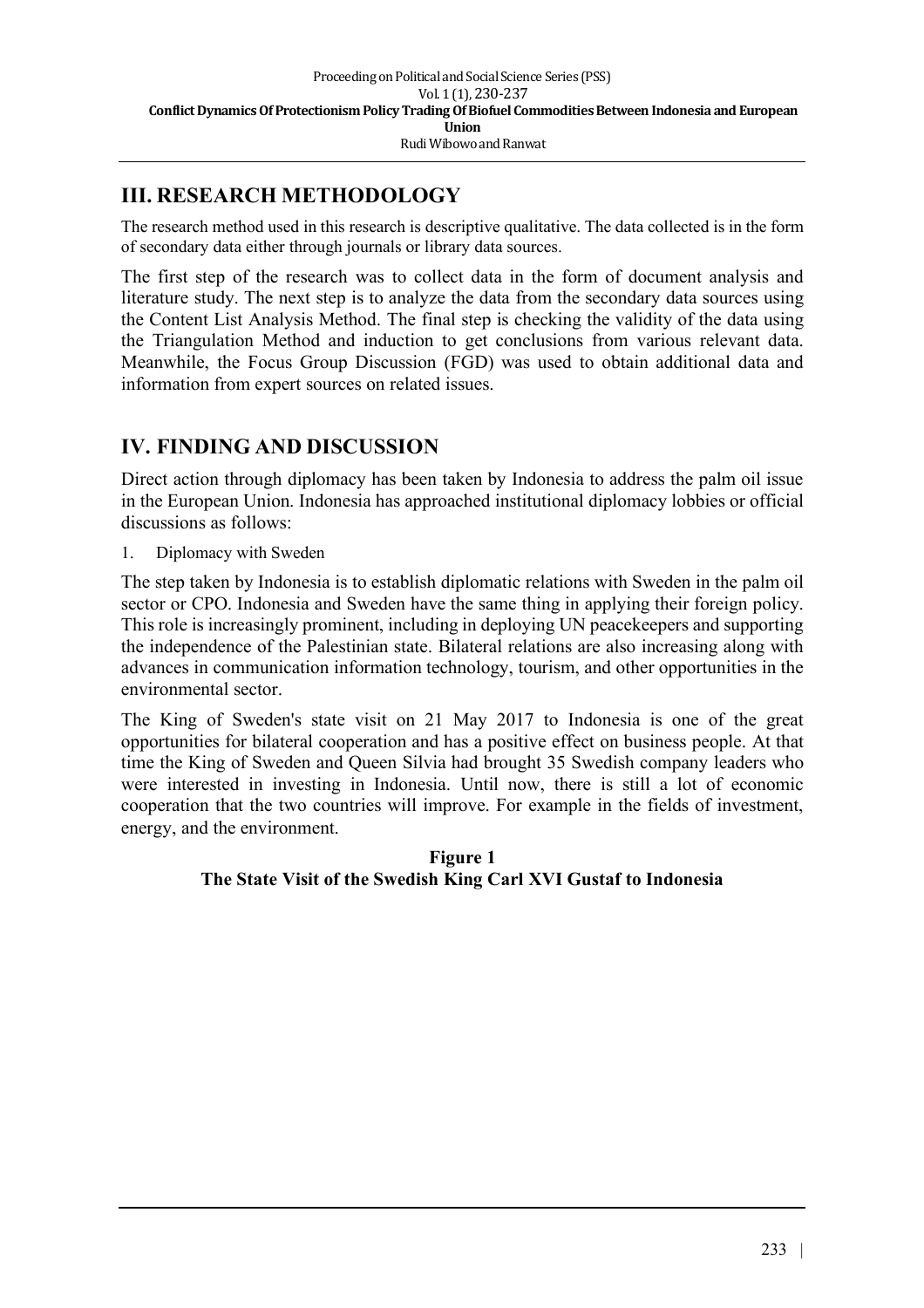

Source: The arrival of Swedish King Carl XVI Gustaf which was greeted simply https://www.rappler.com/indonesia/berita/170520-raja-ratu-swediakisata-indonesia-secara-simply , accessed in August 2020.

Figure 1 shows the arrival of Swedish King Carl XVI Gustaf and Queen Silvia at Soekarno Hatta Airport, Indonesia on May 21, 2017. The arrival of the King of Sweden was greeted by King Carl XVI Gustaf greeted by the Minister of Research, Technology and Higher Education, Muhammad Nasir, Director General of America and Europe The Ministry of Foreign Affairs, Muhammad Anshor, and the Indonesian Ambassador to the Kingdom of Sweden, Bagas Hapsoro.

At this momentum, Indonesia has agreed on three collaborations in various fields with Sweden. President Jokowi also welcomed the signing of the inter-governmental cooperation. Namely approval in the field of creative economy and airport navigation. Several collaborations were also signed separately, namely in the fields of innovation, science, and education financing. Sweden is currently developing a strategy to expand its technology and retail products to Southeast Asia, including Indonesia.

The issue of palm oil that was raised by EU politicians did not have much impact on Sweden, considering that business people still rely on the power of scientific evidence, not political sentiment. Sweden views Indonesia as the largest ASEAN country with natural resources and increasing human resources will certainly increase the number of middle-class economies.

The Swedish Institute has expressed interest in seeing the arrangement of oil palm forests in Kalimantan and Sumatra in November 2019 to see sustainable palm oil processing. Next, Sweden will certainly be very happy to share recipes for forest preservation since the Forest Law was promulgated in 1903. Studies and scientific transfers from Sweden are worth discussing and simulating.

2. Parliamentary Diplomacy with the European Union Parliament

Another step taken by Indonesia in responding to oil palm discrimination in the European Union is through P to P diplomacy, Parlement to Parlement. This is as expressed by the Special Staff of the Minister of Foreign Affairs, Peter F Gontha. It was conveyed that the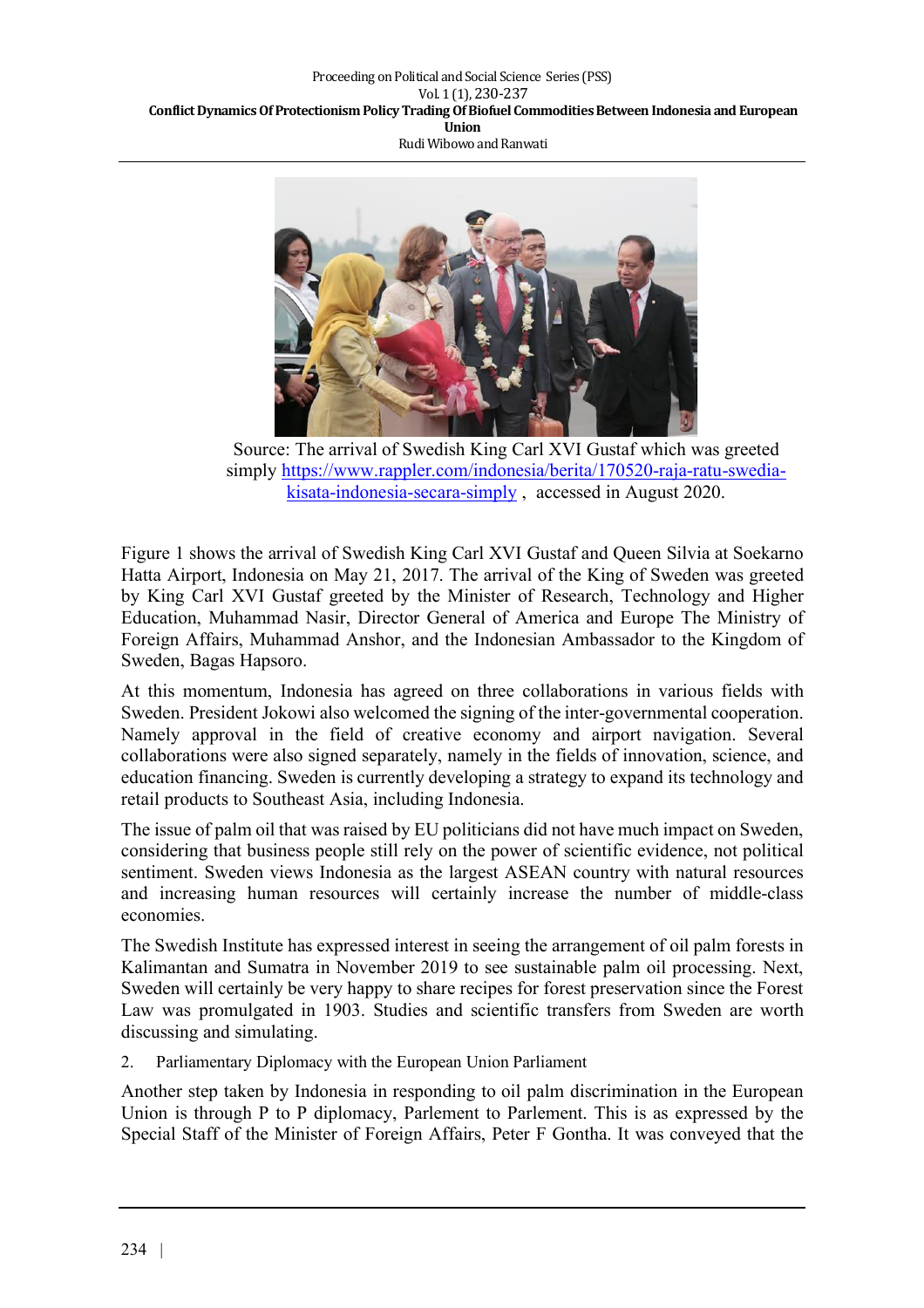chairman of the Indonesian parliament (DPR) has written a letter to the European parliament. This has become Indonesia's parliamentary to Parlement diplomacy effort because the Report On Palm Oil and Deforestation of Rainforest has made the European Union Commission submit a Delegated Regulation Supplementing Directive of the EU Renewable Energy Directive (RED) II to the European Union Parliament for the prohibition of palm oil in the EU.

Peter suspects that this is an effort by the European Union to improve the EU's trade deficit against Indonesia. This is because the value of Indonesia's exports to the EU in 2018 reached US \$ 17.1 billion, while imports amounted to the US \$ 14.1 billion. Thus, Indonesia has a trade surplus against the EU.24 Apart from writing a letter to the EU parliament, the Indonesian House of Representatives (DPR) has also written a letter to President Jokowi to take firm (definite) action. This step of parliamentary diplomacy to parliament is considered as a unitary step for Indonesia to oppose the EU decision. It is not only the government that rejects the ban on palm oil in the EU, but also by the DPR which is also trying to negotiate with the EU Parliament.

3. Multilateral Diplomacy Through CPOPC (Crude Palm Oil Producing Country)

In practice, CPOPC is always present in various international forums to clarify palm oil. Indonesia and Malaysia share similarities in the impact of the black palm oil campaign.28 As of the ASEAN-European Union Summit, Indonesia and Malaysia made strong statements. The briefing was carried out by the Executive Director of the Association of Palm Oil Producing Countries (CPOPC) Mahendra Siregar and supported by the head of the Ministry of Foreign Affairs' Policy Research and Development Agency (BPPK), Siswo Pramono.

Indonesia strives to convey clearly the form of rejection of the Resolution. Indonesia as a major producer takes action to coordinate the attitudes of palm oil-producing countries through the CPOPC. Through the Indonesian Embassy in Brussels, Indonesia has coordinated the common attitude and steps that need to be taken by all palm oil-producing countries, from Southeast Asia, Central America and South America, and Africa in responding to this proposal. These attitudes and steps were issued simultaneously to the interest institutions of the European Union.

By including palm oil-producing countries, palm oil-producing countries can provide views and attitudes towards the wrong views of the European Union. The Coordinating Minister for the Economy Darmin Nasution led the Indonesian delegation in the Joint Mission of Palm Oil Producing Countries (CPOPC) in Brussels, Belgium on April 8, 2019. This mission was a follow-up to the decisions agreed upon at the 6th CPOPC Ministerial Meeting held on April 8, 2019. 28 February 2019 in Jakarta.

#### **Figure 2 Joint Mission of Palm Oil Producing Countries (CPOPC) in Brussels, Belgium**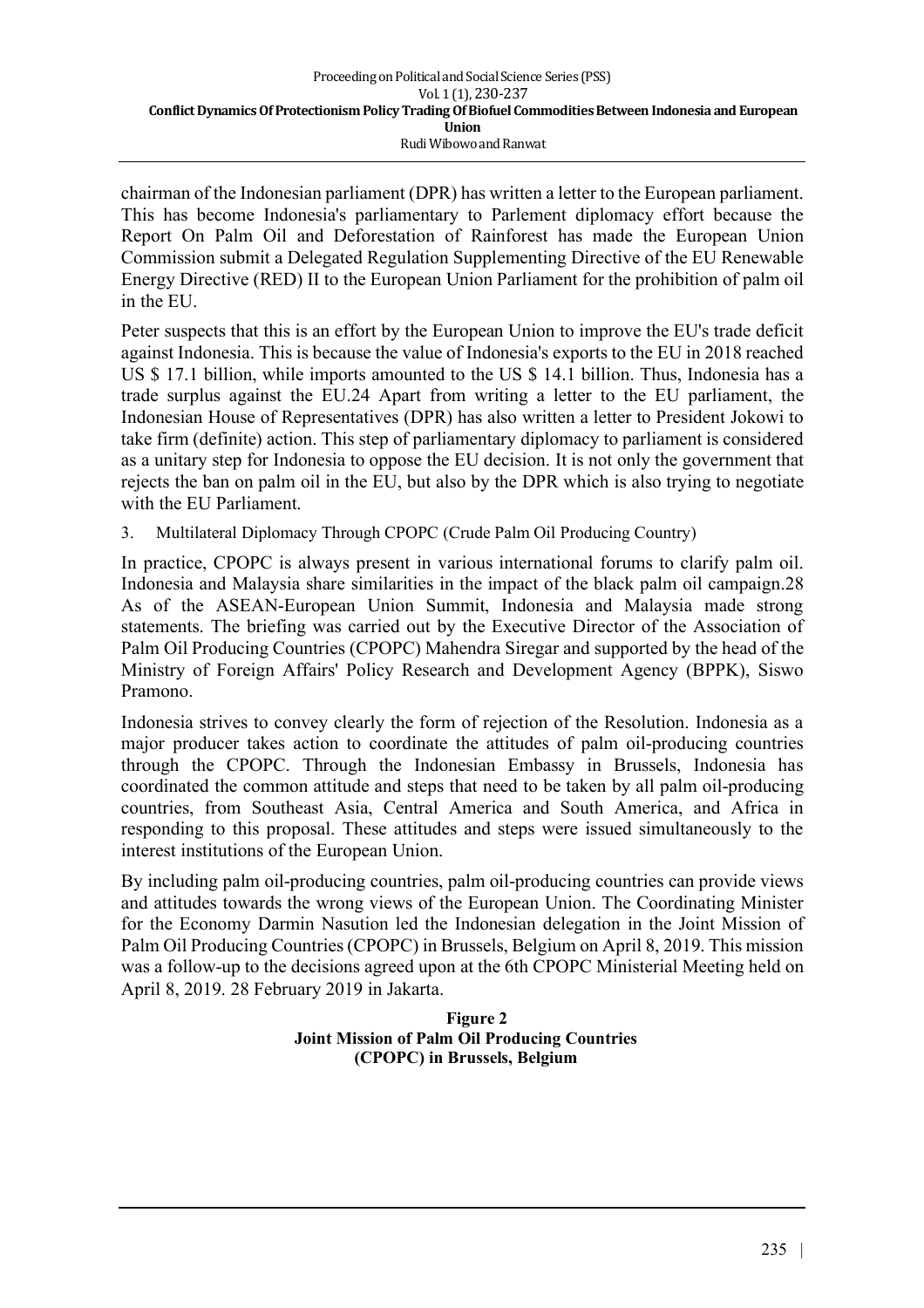

Source: Achmad Dwi Afriyadi, detik Finance, "RI Begins Mission to Defend Local Oil Palm in Europe", https://finance.detik.com/industri/d-4503202/ri-mulai-misi-bela-sawit-lokal-di-eropa accessed on 23 August 2020.

Figure 2 is a photo of Indonesia's representative during the activities of the Joint Mission of Palm Oil Producing Countries (CPOPC) in Brussels, Belgium on April 8, 2019. At the meeting, a joint agreement was reached to discuss discriminatory measures posed by the European Union authorities regarding restrictions. use of Palm Oil for Bio Fuel.

The CPOPC Member States view the anti-palm oil law as a political compromise in the European Union aimed at isolating and excluding palm oil from the renewable energy sector. This is said to be done for the benefit of vegetable oil from Sunflower and Rapeseed as well as other imported vegetable oils such as Soya Bean oil which are less competitive.

Also attending the mission were Malaysian representatives led by Dr. Dato. Tan Yew Chong, Secretary-General of the Malaysian Primary Industry Ministry. Colombia, which acts as an observer country, is represented by His Excellency Felipe Garcia Echeverri, Colombia's Ambassador to the Kingdom of Belgium who is also Head of Colombia's Mission to the European Union.

In the view of the CPOPC, the intent of the proposed law is to limit and effectively prohibit all palm oil in the European Union from using BIO Fuel through scientifically flawed research using ILUC (Indirect Land Use Change) indirect land-use change. . This was stated by the Special Staff of the Minister of Foreign Affairs Peter Gontha in an official statement on April 9, 2019. Peter explained that the criteria used in the Report On Palm Oil and Deforestation of Rainforest and Delegated Act deliberately focused on palm oil as the cause of deforestation.

The CPOPC believes that the EU is using this Delegated Act to enforce a ban on imports of palm oil into the renewable energy sector which is mandated by the EU to promote selfgrown vegetable oils in the European Union region. The CPOPC expressly raises concerns, because the assumptions are based on inaccurate criteria and cannot be scientifically justified as well as contradictions or contradict the facts.